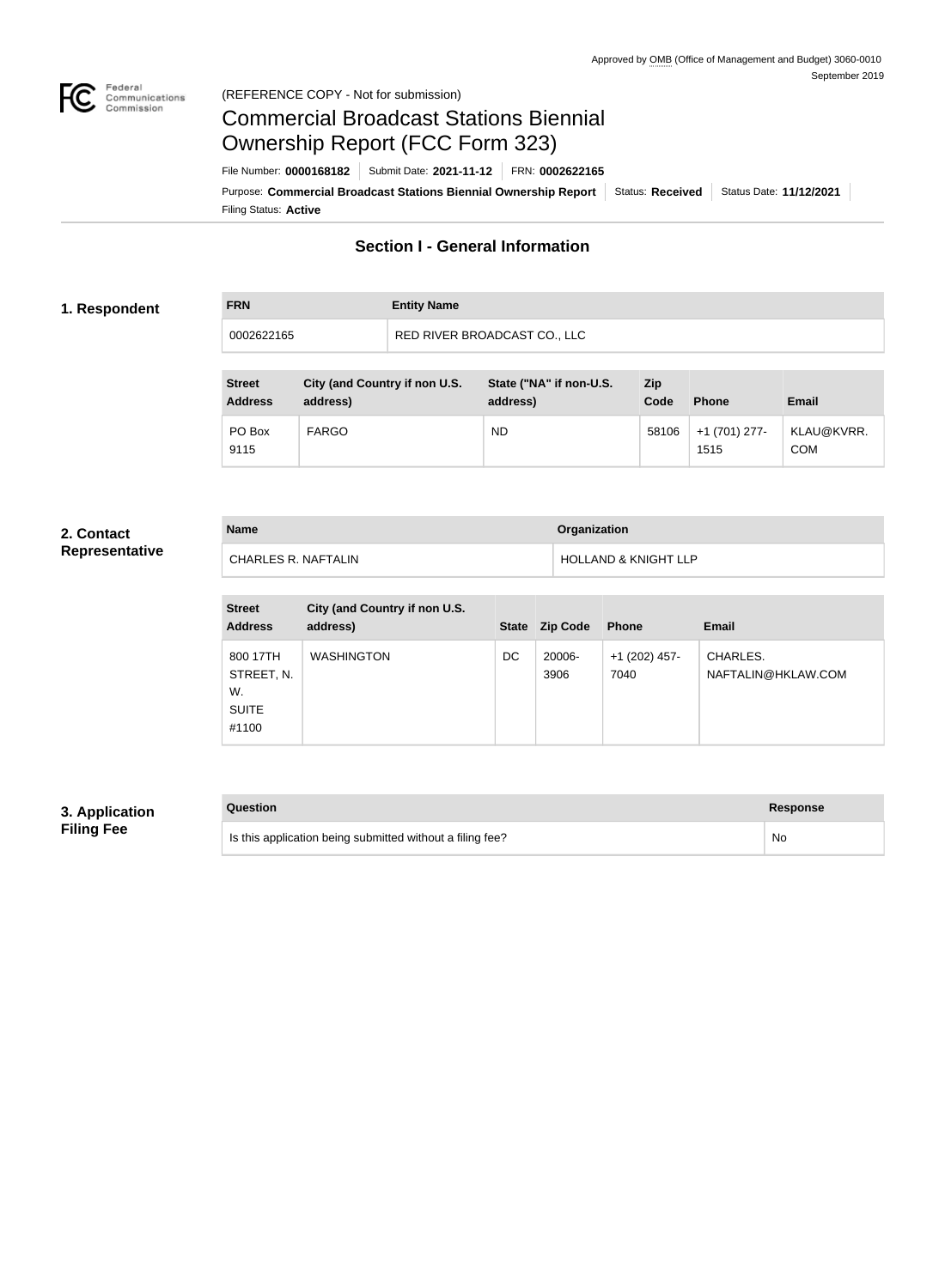| <b>Fees</b> | <b>Application Type</b> | <b>Form Number</b> | <b>Fee Code</b> | Quantity | <b>Fee Amount</b> | <b>Subtotal</b> |
|-------------|-------------------------|--------------------|-----------------|----------|-------------------|-----------------|
|             | Biennial                | Form 323           | <b>MAT</b>      | 4        | 85                | \$340.00        |
|             |                         |                    |                 |          | Total             | \$340.00        |

# **4. Nature of Respondent**

| (a) Provide the following information about the Respondent: |                           |  |  |
|-------------------------------------------------------------|---------------------------|--|--|
| <b>Relationship to stations/permits</b>                     | Licensee                  |  |  |
| <b>Nature of Respondent</b>                                 | Limited liability company |  |  |

**(b) Provide the following information about this report:**

| <b>Purpose</b> | Biennial                                                                                                                                                                               |
|----------------|----------------------------------------------------------------------------------------------------------------------------------------------------------------------------------------|
| "As of" date   | 10/01/2021                                                                                                                                                                             |
|                | When filing a biennial ownership report or validating<br>and resubmitting a prior biennial ownership report, this<br>date must be Oct. 1 of the year in which this report is<br>filed. |

#### **5. Licensee(s) and Station(s)**

#### **Respondent is filing this report to cover the following Licensee(s) and station(s):**

| Licensee/Permittee Name      | <b>FRN</b> |
|------------------------------|------------|
| RED RIVER BROADCAST CO., LLC | 0002622165 |

| Fac. ID No. | <b>Call Sign</b> | <b>City</b>       | <b>State</b> | <b>Service</b> |
|-------------|------------------|-------------------|--------------|----------------|
| 55362       | <b>KNRR</b>      | <b>PEMBINA</b>    | <b>ND</b>    | <b>DTV</b>     |
| 55364       | <b>KJRR</b>      | <b>JAMESTOWN</b>  | <b>ND</b>    | <b>DTV</b>     |
| 55370       | <b>KBRR</b>      | THIEF RIVER FALLS | <b>MN</b>    | <b>DTV</b>     |
| 55372       | <b>KVRR</b>      | <b>FARGO</b>      | <b>ND</b>    | <b>DTV</b>     |

# **Section II – Biennial Ownership Information**

**1. 47 C.F.R. Section 73.3613 and Other Documents**

Licensee Respondents that hold authorizations for one or more full power television, AM, and/or FM stations should list all contracts and other instruments set forth in 47 C.F.R. Section 73.3613(a) through (c) for the facility or facilities listed on this report. In addition, attributable Local Marketing Agreements (LMAs) and attributable Joint Sales Agreements (JSAs) must be disclosed by the licensee of the brokering station on its ownership report. If the agreement is an attributable LMA, an attributable JSA, or a network affiliation agreement, check the appropriate box. Otherwise, select "Other." Non-Licensee Respondents, as well as Licensee Respondents that only hold authorizations for Class A television and/or low power television stations, should select "Not Applicable" in response to this question.

| <b>Document Information</b>           |                          |  |
|---------------------------------------|--------------------------|--|
| Description of contract or instrument | ARTICLES OF ORGANIZATION |  |
| Parties to contract or instrument     | STATE OF MINNESOTA       |  |
| Date of execution                     | 12/1999                  |  |
| Date of expiration                    | No expiration date       |  |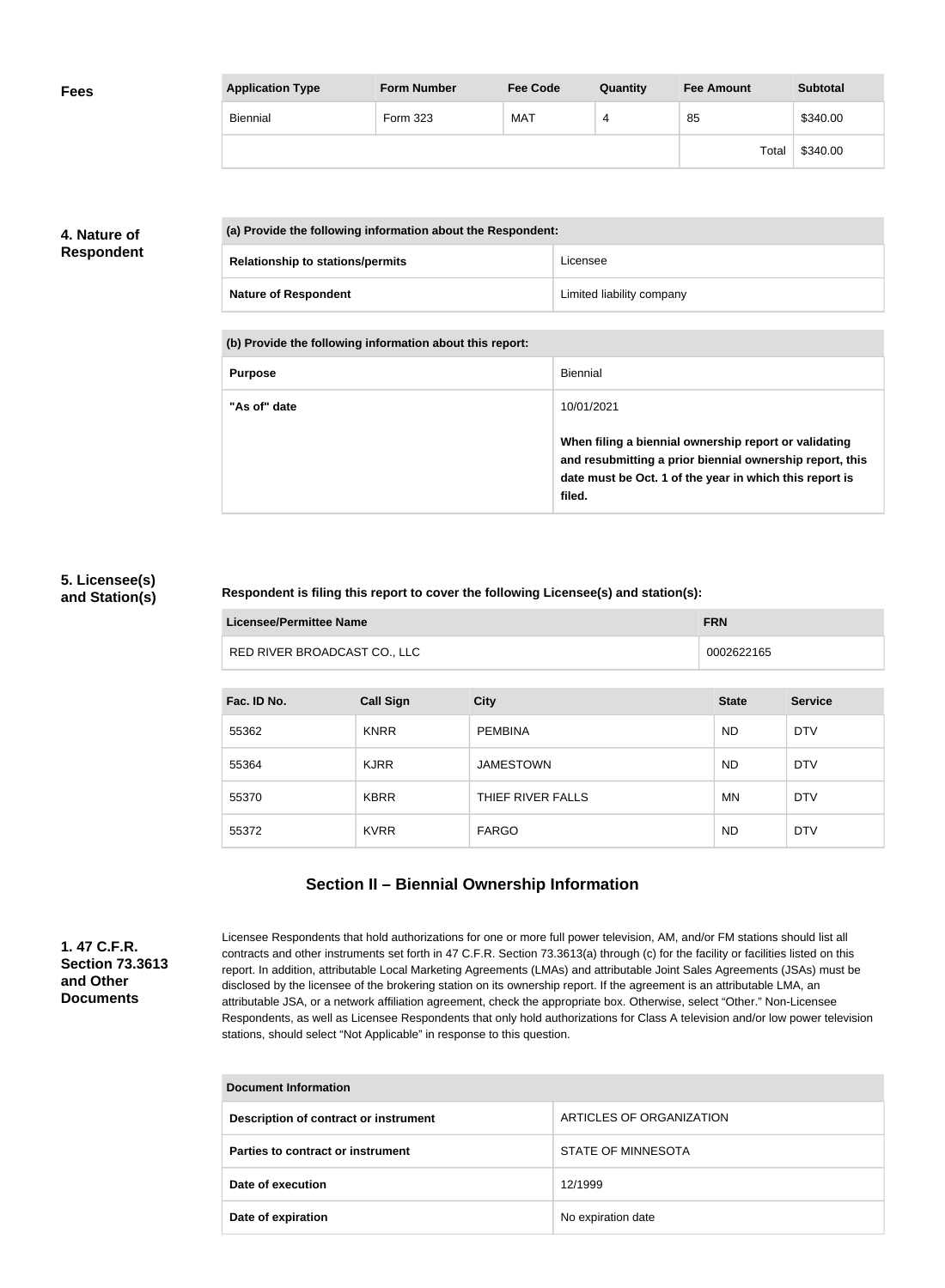| Agreement type         | Other               |
|------------------------|---------------------|
| (check all that apply) | Agreement Type: N/A |
|                        |                     |

| <b>Document Information</b>                     |                                     |  |  |
|-------------------------------------------------|-------------------------------------|--|--|
| Description of contract or instrument           | MEMBER CONTROL AGREEMENT            |  |  |
| Parties to contract or instrument               | STATE OF MINNESOTA                  |  |  |
| Date of execution                               | 12/1999                             |  |  |
| Date of expiration                              | No expiration date                  |  |  |
| <b>Agreement type</b><br>(check all that apply) | Other<br><b>Agreement Type: N/A</b> |  |  |

#### **Document Information**

| Description of contract or instrument           | STATION AFFILIATION AGREEMENT        |  |  |
|-------------------------------------------------|--------------------------------------|--|--|
| Parties to contract or instrument               | FOX BROADCASTING COMPANY             |  |  |
| Date of execution                               | 01/2000                              |  |  |
| Date of expiration                              | No expiration date                   |  |  |
| <b>Agreement type</b><br>(check all that apply) | <b>Network Affiliation Agreement</b> |  |  |

#### **2. Ownership Interests**

**(a)** Ownership Interests. This Question requires Respondents to enter detailed information about ownership interests by generating a series of subforms. Answer each question on each subform. The first subform listing should be for the Respondent itself. If the Respondent is not a natural person, also list each of the officers, directors, stockholders, non-insulated partners, non-insulated members, and any other persons or entities with a direct attributable interest in the Respondent pursuant to the standards set forth in 47 C.F.R. Section 73.3555. (A "direct" interest is one that is not held through any intervening companies or entities.) List each interest holder with a direct attributable interest in the Respondent separately.

Leave the percentage of total assets (Equity Debt Plus) field blank for an interest holder unless that interest holder has an attributable interest in the Respondent solely on the basis of the Commission's Equity Debt Plus attribution standard, 47 C.F.R. Section 73.3555, Note 2(i).

In the case of vertical or indirect ownership structures, list only those interests in the Respondent that also represent an attributable interest in the Licensee(s) for which the report is being submitted.

Entities that are part of an organizational structure that includes holding companies or other forms of indirect ownership must file separate ownership reports. In such a structure do not report, or file a separate report for, any interest holder that does not have an attributable interest in the Licensee(s) for which the report is being submitted.

Please see the Instructions for further detail concerning interests that must be reported in response to this question.

The Respondent must provide an FCC Registration Number for each interest holder reported in response to this question. Please see the Instructions for detailed information and guidance concerning this requirement.

| <b>FRN</b>         | 0002622165                   |              |
|--------------------|------------------------------|--------------|
| <b>Entity Name</b> | RED RIVER BROADCAST CO., LLC |              |
| <b>Address</b>     | PO Box                       | 9115         |
|                    | <b>Street 1</b>              |              |
|                    | <b>Street 2</b>              |              |
|                    | <b>City</b>                  | <b>FARGO</b> |
|                    |                              |              |

#### **Ownership Information**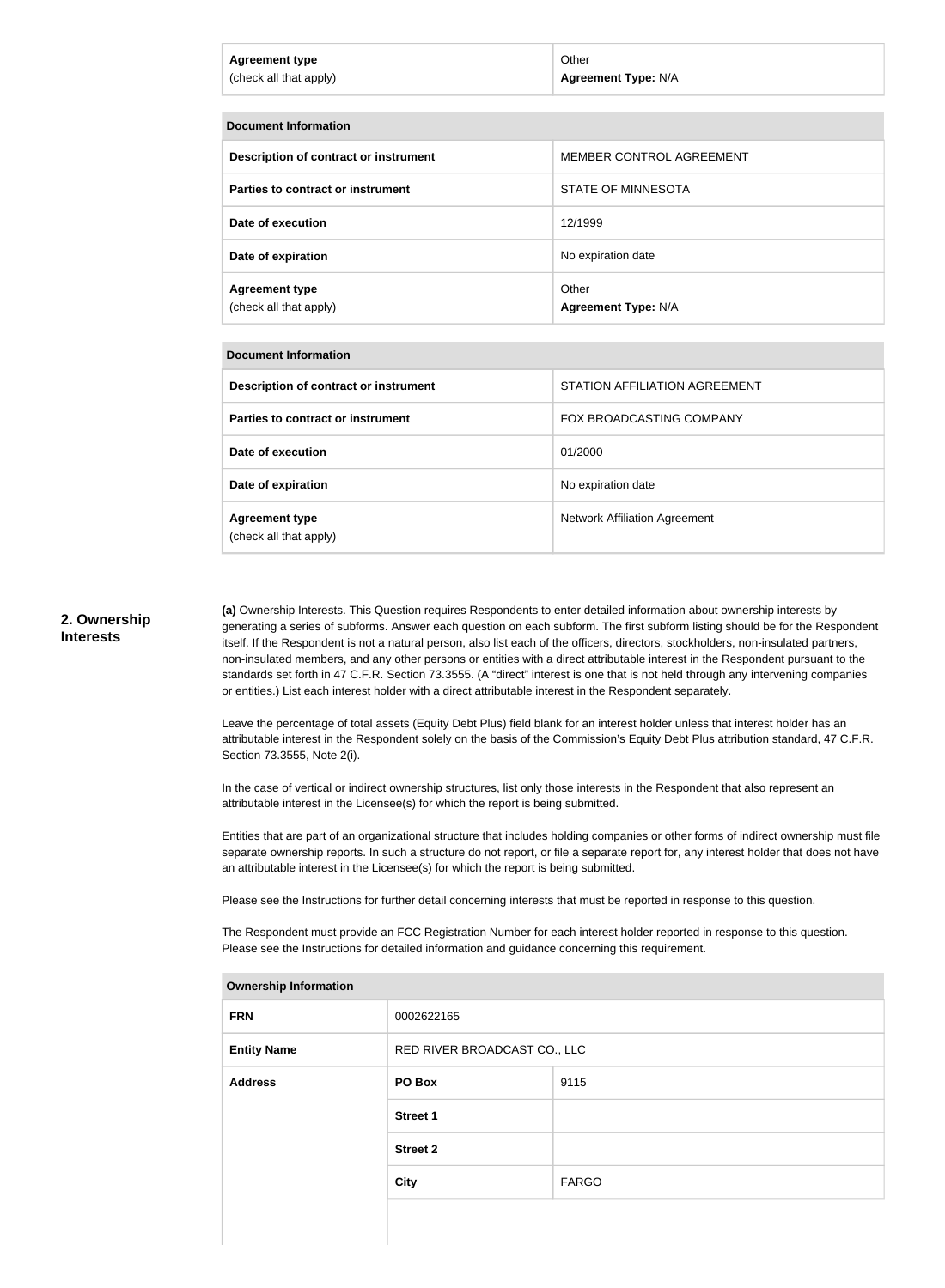|                                                                                                   | State ("NA" if non-U.S.<br>address)                     | <b>ND</b>            |                                   |
|---------------------------------------------------------------------------------------------------|---------------------------------------------------------|----------------------|-----------------------------------|
|                                                                                                   | <b>Zip/Postal Code</b>                                  | 58106                |                                   |
|                                                                                                   | Country (if non-U.S.<br>address)                        | <b>United States</b> |                                   |
| <b>Listing Type</b>                                                                               | Respondent                                              |                      |                                   |
| <b>Positional Interests</b><br>(check all that apply)                                             | Respondent                                              |                      |                                   |
| <b>Tribal Nation or Tribal</b><br><b>Entity</b>                                                   | Interest holder is not a Tribal nation or Tribal entity |                      |                                   |
| <b>Interest Percentages</b><br>(enter percentage values                                           | <b>Voting</b>                                           | 0.0%                 | <b>Jointly Held?</b><br><b>No</b> |
| from 0.0 to 100.0)                                                                                | <b>Equity</b>                                           | 0.0%                 |                                   |
|                                                                                                   | <b>Total assets (Equity Debt</b><br>Plus)               | 0.0%                 |                                   |
| Does interest holder have an attributable interest in one or more broadcast stations<br><b>No</b> |                                                         |                      |                                   |

**that do not appear on this report?**

# **Ownership Information**

| <b>FRN</b>                                                                                                                        | 0005805130                                              |                            |                            |
|-----------------------------------------------------------------------------------------------------------------------------------|---------------------------------------------------------|----------------------------|----------------------------|
| <b>Entity Name</b>                                                                                                                | CURTIS SQUIRE, INC.                                     |                            |                            |
| <b>Address</b>                                                                                                                    | PO Box                                                  |                            |                            |
|                                                                                                                                   | <b>Street 1</b>                                         | 7777 GOLDEN TRIANGLE DRIVE |                            |
|                                                                                                                                   | <b>Street 2</b>                                         | <b>SUITE #150</b>          |                            |
|                                                                                                                                   | <b>City</b>                                             | <b>EDEN PRAIRIE</b>        |                            |
|                                                                                                                                   | State ("NA" if non-U.S.<br>address)                     | <b>MN</b>                  |                            |
|                                                                                                                                   | <b>Zip/Postal Code</b>                                  | 55344                      |                            |
|                                                                                                                                   | Country (if non-U.S.<br>address)                        | <b>United States</b>       |                            |
| <b>Listing Type</b>                                                                                                               | Other Interest Holder                                   |                            |                            |
| <b>Positional Interests</b><br>(check all that apply)                                                                             | LC/LLC/PLLC Member, Owner                               |                            |                            |
| <b>Tribal Nation or Tribal</b><br><b>Entity</b>                                                                                   | Interest holder is not a Tribal nation or Tribal entity |                            |                            |
| <b>Interest Percentages</b><br>(enter percentage values                                                                           | Voting                                                  | 100.0%                     | <b>Jointly Held?</b><br>No |
| from 0.0 to 100.0)                                                                                                                | <b>Equity</b>                                           | 100.0%                     |                            |
|                                                                                                                                   | <b>Total assets (Equity Debt</b><br>Plus)               | 100.0%                     |                            |
| Does interest holder have an attributable interest in one or more broadcast stations<br>Yes<br>that do not appear on this report? |                                                         |                            |                            |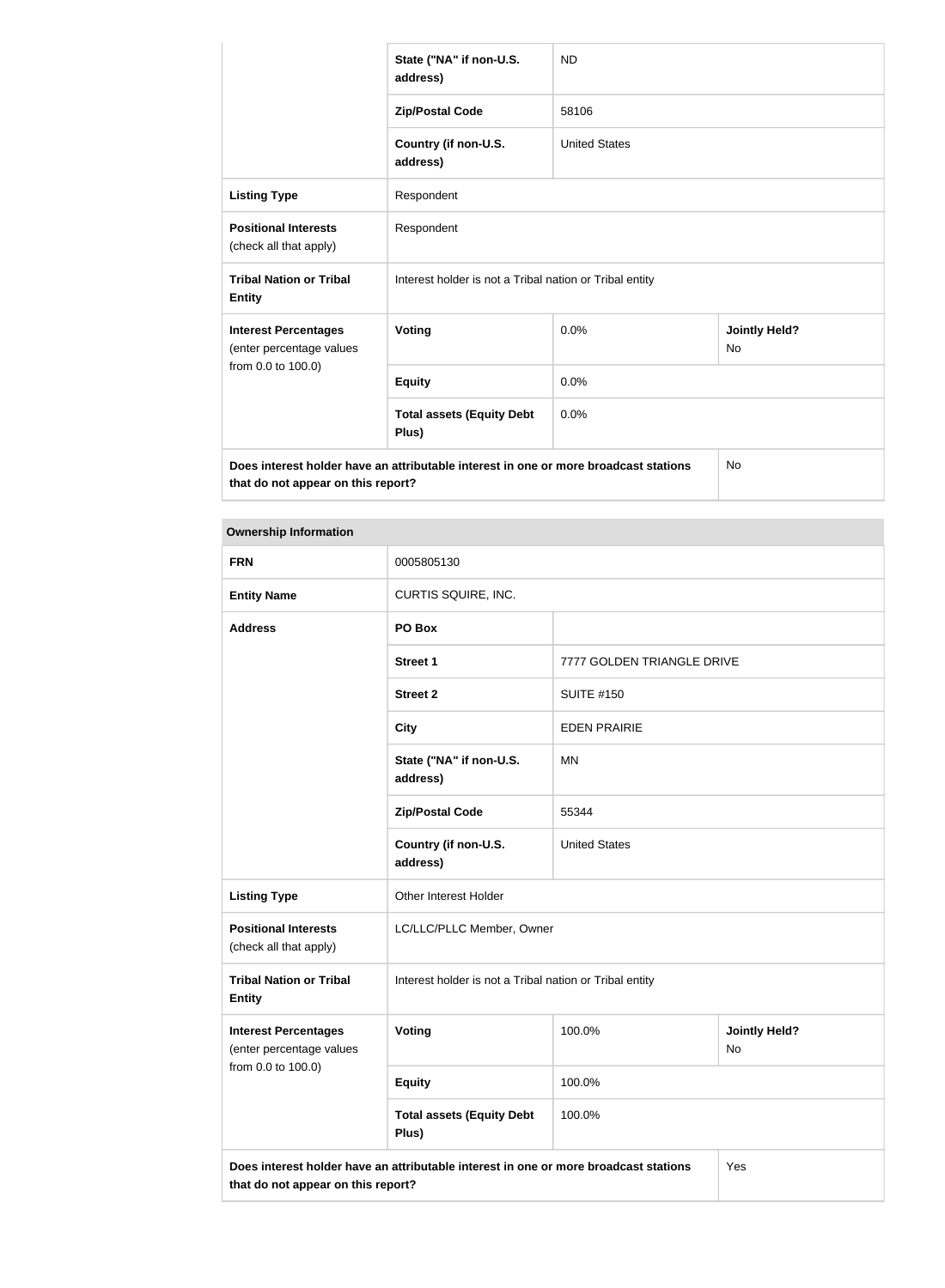| <b>Ownership Information</b>                                                                                                                                                                                |                                           |                            |                            |
|-------------------------------------------------------------------------------------------------------------------------------------------------------------------------------------------------------------|-------------------------------------------|----------------------------|----------------------------|
| <b>FRN</b>                                                                                                                                                                                                  | 0015199144                                |                            |                            |
| <b>Name</b>                                                                                                                                                                                                 | <b>JAMES T. KUNIN</b>                     |                            |                            |
| <b>Address</b>                                                                                                                                                                                              | PO Box                                    |                            |                            |
|                                                                                                                                                                                                             | <b>Street 1</b>                           | 7777 GOLDEN TRIANGLE DRIVE |                            |
|                                                                                                                                                                                                             | <b>Street 2</b>                           | <b>SUITE #150</b>          |                            |
|                                                                                                                                                                                                             | <b>City</b>                               | <b>EDEN PRAIRIE</b>        |                            |
|                                                                                                                                                                                                             | State ("NA" if non-U.S.<br>address)       | ΜN                         |                            |
|                                                                                                                                                                                                             | <b>Zip/Postal Code</b>                    | 55344                      |                            |
|                                                                                                                                                                                                             | Country (if non-U.S.<br>address)          | <b>United States</b>       |                            |
| <b>Listing Type</b>                                                                                                                                                                                         | Other Interest Holder                     |                            |                            |
| <b>Positional Interests</b><br>(check all that apply)                                                                                                                                                       | Officer, Director                         |                            |                            |
| Citizenship, Gender,                                                                                                                                                                                        | <b>Citizenship</b>                        | <b>US</b>                  |                            |
| <b>Ethnicity, and Race</b><br><b>Information (Natural</b>                                                                                                                                                   | Gender                                    | Male                       |                            |
| <b>Persons Only)</b>                                                                                                                                                                                        | <b>Ethnicity</b>                          | Not Hispanic or Latino     |                            |
|                                                                                                                                                                                                             | Race                                      | White                      |                            |
| <b>Interest Percentages</b><br>(enter percentage values                                                                                                                                                     | Voting                                    | 0.0%                       | <b>Jointly Held?</b><br>No |
| from 0.0 to 100.0)                                                                                                                                                                                          | <b>Equity</b>                             | 0.0%                       |                            |
|                                                                                                                                                                                                             | <b>Total assets (Equity Debt</b><br>Plus) | 0.0%                       |                            |
| Does interest holder have an attributable interest in one or more broadcast stations<br>Yes<br>that do not appear on this report?                                                                           |                                           |                            |                            |
|                                                                                                                                                                                                             |                                           |                            |                            |
| (b) Respondent certifies that any interests, including equity, financial, or voting<br>Yes<br>interests, not reported in this filing are non-attributable.<br>If "No," submit as an exhibit an explanation. |                                           |                            |                            |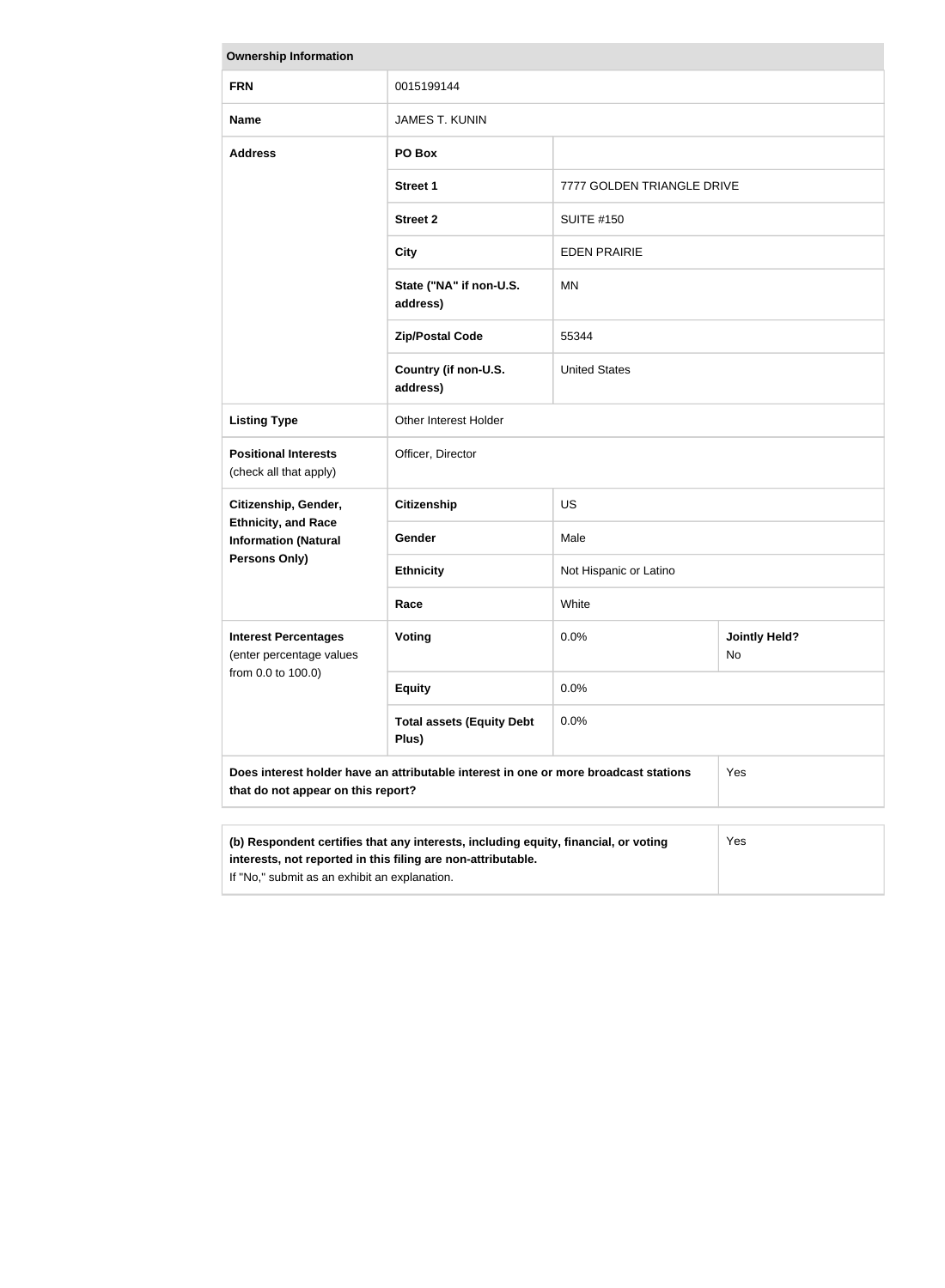

**(d) Are any of the individuals listed as an attributable interest holder in the Respondent married to each other or related to each other as parentchild or as siblings?** No

If "Yes," provide the following information for each such the relationship.

| (e) Is Respondent seeking an attribution exemption for any officer or director with<br>duties wholly unrelated to the Licensee(s)?                                                                                             | No |
|--------------------------------------------------------------------------------------------------------------------------------------------------------------------------------------------------------------------------------|----|
| If "Yes," complete the information in the required fields and submit an Exhibit fully describing<br>that individual's duties and responsibilities, and explaining why that individual should not be<br>attributed an interest. |    |

#### **3. Organizational Chart (Licensees Only)**

Attach a flowchart or similar document showing the Licensee's vertical ownership structure including the Licensee and all entities that have attributable interests in the Licensee. Licensees with a single parent entity may provide a brief explanatory textual Exhibit in lieu of a flowchart or similar document. Licensees without parent entities should so indicate in a textual Exhibit.

**Non-Licensee Respondents should select "N/A" in response to this question.**

| <b>File Name</b>                                                                       | <b>Uploaded</b><br>By | <b>Attachment</b><br><b>Type</b> | <b>Description</b>     |
|----------------------------------------------------------------------------------------|-----------------------|----------------------------------|------------------------|
| Red River Ownership Struct Exhibit 2021<br>biennial report<br><u>(151784933.1).pdf</u> | Applicant             | Ownership<br>Chart               | Ownership<br>Structure |